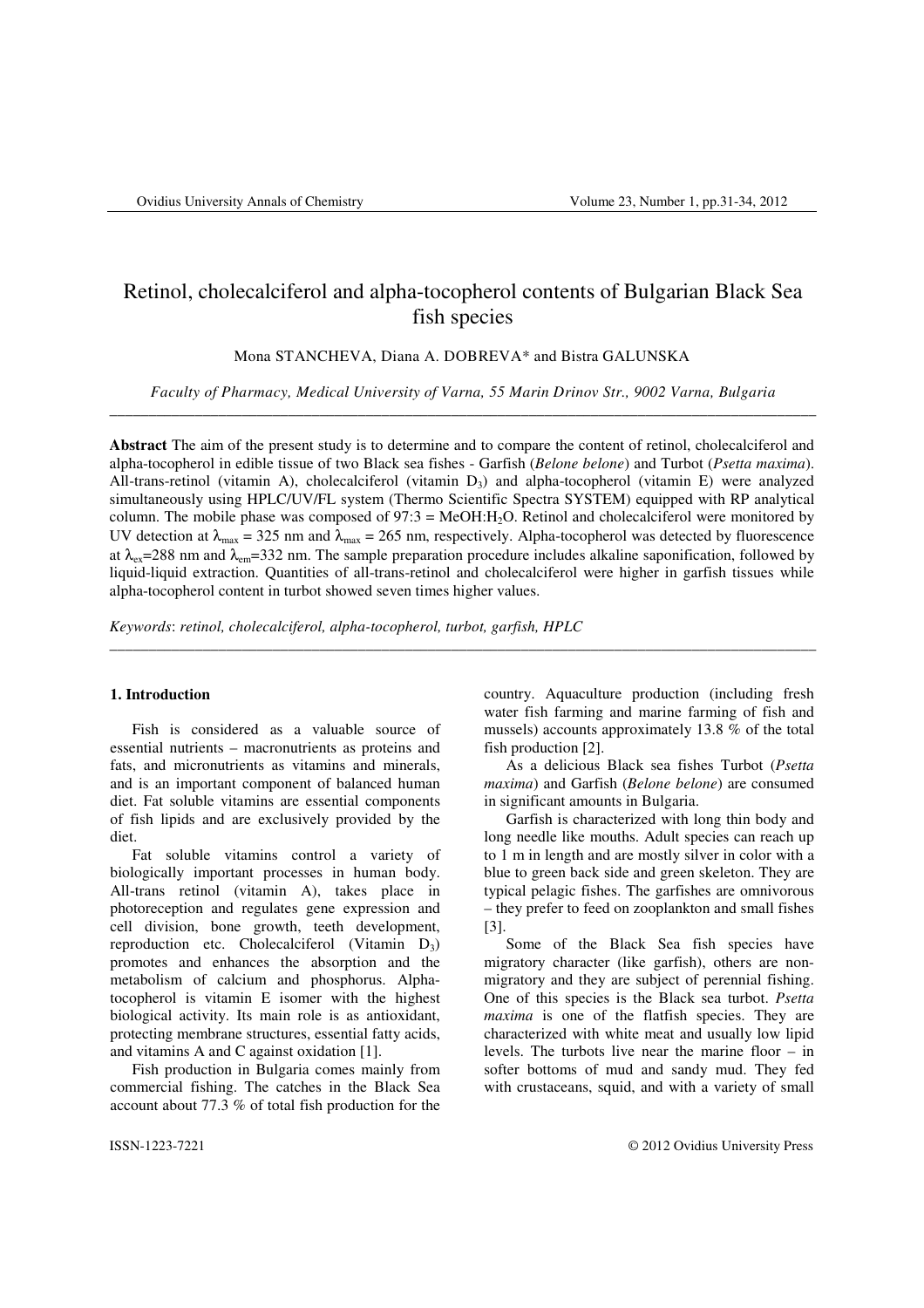fish species. In some countries turbots are raised with commercial goal [3, 4].

The aim of the present study was to evaluate and to compare the content of fat soluble vitamins (A,  $D_3$ , E) in raw edible tissue of two delicious Black sea fish species - garfish and turbot.

# **2. Experimental**

## *2.1. Fish species*

Samples of turbot and garfish were purchased from Varna fish market during autumn 2009. All fishes were immediately frozen at  $-20^{\circ}$ C and stored in a refrigenator at the same conditions. Several specimens of each fish species were used as a raw material for vitamin analysis. The biologic characteristics of the fishes were determined and noted in **Table 1**.

**Table 1** Biometric and biologic characteristics of studied fishes

| <b>Biometric/biologic</b> | <b>Turbot</b>      | Garfish         |
|---------------------------|--------------------|-----------------|
| parameter                 | $(n=3)$            | $(n=9)$         |
| Total weight average      | $1480.0 \pm 175.5$ | $62.0 \pm 14.3$ |
| $(g \pm SD)$              |                    |                 |
| Mean total length         | $43.8 \pm 4.3$     | $37.0 \pm 3.4$  |
| $(cm \pm SD)$             |                    |                 |
| Habitat                   | Demersal           | Pelagic         |
| Food habits               | Carnivorous        | Omnivoro        |
|                           |                    | us              |

## *2.2. Standards and reagents*

All-trans-retinol was purchased from Fluka, cholecalciferol, alpha-tocopherol, and other HPLCgrade reagents - from Sigma-Aldrich<sup>TM</sup>.

## *2.3. Sample preparation*

 Prior to analysis the fishes were gently defrosted; the head, tail, fins, and viscera were removed. The fishes were filleted and homogenized together with the skin and used as raw material for preparation of random sample of fish tissue. The sample preparation was performed using the modified from us method of Sanchez-Machado [5].

An aliquot of the homogenized tissue (1.000±0.005g) was weighed into a glass tube with a screw cap and 1% of methanolic L-ascorbic acid and 1M methanolic potassium hydroxide were added.

Six parallel samples of edible fish tissue were prepared and saponified at  $80^{\circ}$ C for 20 minutes. After cooling the lipids were extracted with nhexane. The extracts, containing fat soluble vitamins were evaporated under nitrogen. The dry residue was dissolved in methanol and injected (20 µL) into the HPLC system.

## *2.4. HPLC conditions*

HPLC system (Thermo Scientific Spectra SYSTEM) equipped with RP analytical column (ODS2 Hypersil™ 250 х 4,6 mm, 5um), UV and FL detectors were used. The mobile phase was composed of  $97:3$  = methanol: water with flow rate 1.0 mL/min.



**Fig. 1** HPLC chromatograms of fat soluble vitamins' solution (A) Channel 1 - UV detection (B) Channel 2 fluorescence detection

The qualitative analysis was performed by comparing the retention times of standard solutions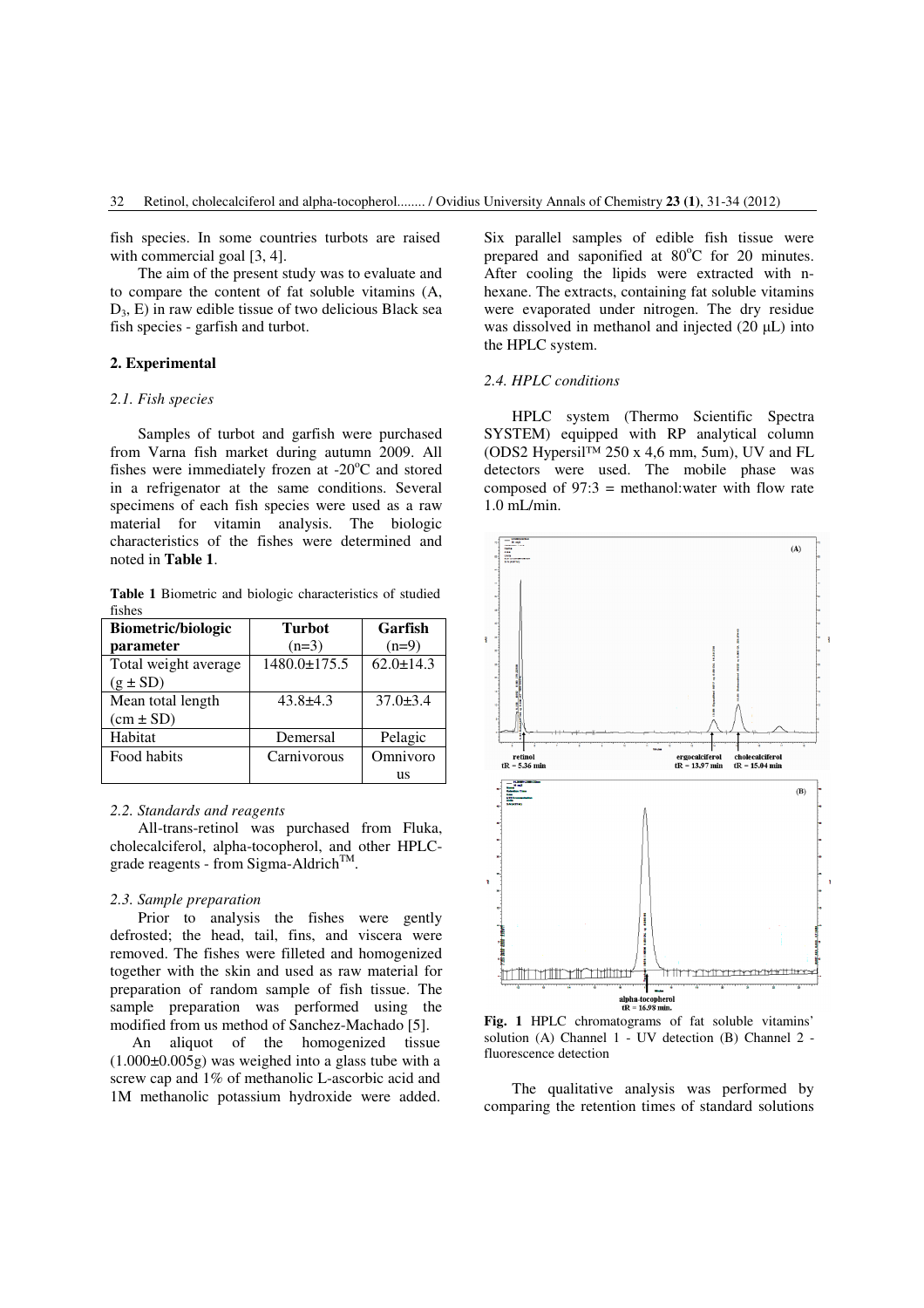of all-trans-retinol, cholecalciferol and alphatocopherol. Retinol and cholecalciferol were monitored by UV detection at  $\lambda_{\text{max}} = 325$  nm and  $\lambda_{\text{max}}$  = 265 nm, respectively (Fig. 1 A). Alphatocopherol was detected by fluorescence at  $\lambda_{ex} = 288$ nm and  $\lambda_{\rm em} = 332$  nm (**Fig 1. B**). The quantitation was done by the method of the external calibration comparing the chromatographic peak areas of the samples with those of the corresponding standards.

#### *2.5. Statistical analysis*

All samples were analyzed in triplicate. The results were expressed as a mean and standard deviation (mean  $\pm$  SD), and presented as  $\mu$ g per 100g raw tissue ( $\mu$ g·100g<sup>-1</sup>rt). Statistical analysis was done using GraphPad Prism 5 software. Column statistics was used for calculation of the means, standard deviations, and the coefficients of variation. Student's t-test was used to evaluate the differences between the means. Statistical significance was indicated at p<0.05.

### **3. Results and Discussions**

## *3.1. Vitamins content*

Both fish species are of commercial importance for many countries. Surprisingly, the data concerning their vitamin content in the scientific literature are very scarce.

In our study a significant differences  $(p<0.05)$  in retinol and alpha-tocopherol contents between fish species were established (**Table 2**).

**Table 2** Fat-soluble vitamins content in edible fish tissue,  $\mu$ g.100g<sup>-1</sup> (mean  $\pm$  SD)

| Analyte                | <b>Turbot</b>     | Garfish          |
|------------------------|-------------------|------------------|
| <b>Retinol</b>         | $7.2 \pm 0.6$     | $21.7 + 1.4$     |
| <b>Cholecalciferol</b> | $4.6 \pm 0.5$     | $5.8 \pm 0.4$    |
| alpha-                 | $2836.8 \pm 96.0$ | $387.5 \pm 32.3$ |
| <b>Tocopherol</b>      |                   |                  |

The content of retinol in garfish was almost three times higher than in turbot.

On the contrary turbot fish reveals seven times higher amounts of alpha-tocopherol than garfish.

Both fishes exhibit very close values for cholecalciferol  $(5.8 \text{ µg} \cdot 100 \text{g}^{-1} \text{rt}$  for garfish and 4.6  $\mu$ g·100g<sup>-1</sup>rt for turbot). Other authors found out 2.3  $\mu$ g·100g<sup>-1</sup>rt cholecalciferol in turbot fillets, which is twice as low compared with our data [6].

Our results are in the same order with those presented by the Danish Food Composition Databank, providing data about the vitamins content in raw edible garfish tissue [7]. According to their data the amounts of retinol, cholecalciferol and alpha-tocopherol are 7.0  $\mu$ g·100g<sup>-1</sup>rt, 5.0  $\mu$ g·100g<sup>-1</sup>rt and  $1700.0 \mu g \cdot 100g^{-1}$ rt, respectively. Retinol and cholecalciferol contents are in the same magnitude with ours, especially those for cholecalciferol [7].

For turbot raw tissue the same databank presents data only for retinol content. The cited amount is 11.7  $\mu$ g.100g<sup>-1</sup>rt, which is higher than ours (7.2)  $\mu$ g·100g<sup>-1</sup>rt) [8].

There are dietary standards in Bulgaria for average daily intake of fat soluble vitamins [9]. The quantities of fat soluble vitamins provided by 100 g raw fish tissue, as a percentage of the average daily allowance, are given in **Table 3**.

 According to that, both analyzed fishes show very low percentages for the daily recomended intake of retinol. For alpha-tocopherol the fillets of raw turbot reveal significantly higher percentage– almost 19%.

**Table 3** Percentage of the daily recommended intake of fat soluble vitamins

| Analyte                | Turbot    | Garfish    |
|------------------------|-----------|------------|
| <b>Retinol</b>         | $0.96\%$  | 2.89%      |
| <b>Cholecalciferol</b> | $92.00\%$ | $116.00\%$ |
| alpha-Tocopherol       | 18.91%    | $2.58\%$   |

In contrast, cholecalciferol content meets the recommended daily needs for both studied fishes– 92% for turbot and 116% for garfish fillets.

## **4. Conclusions**

Two delicious Black sea fishes were analyzed with the aim to evaluate vitamin A,  $D_3$  and E contents in relation to their nutritional value.

The turbot and the garfish provide considerable amounts of vitamin  $D_3$ , preserving almost the daily average intake.